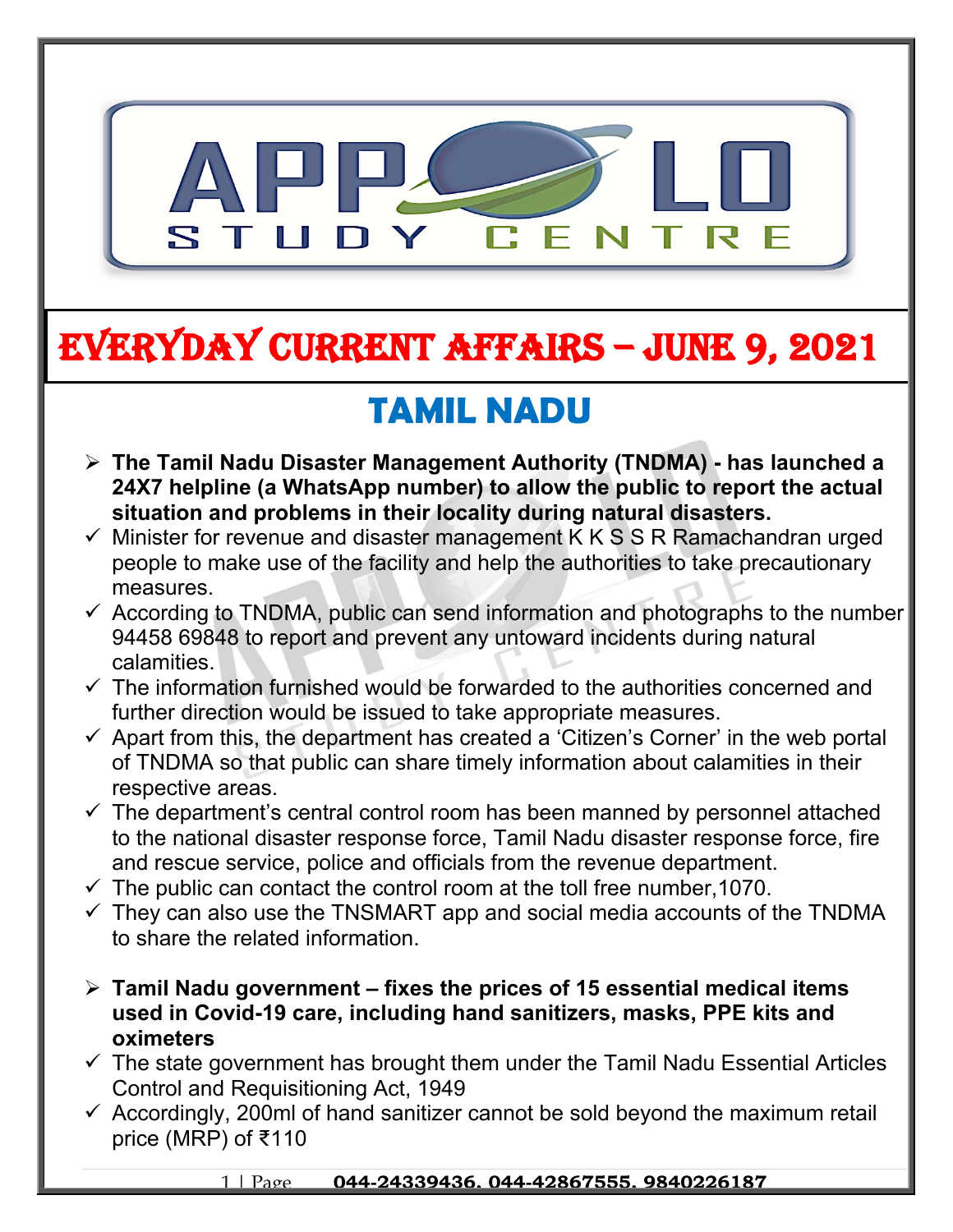| TN MRP FIXED                                 |            |  |  |  |
|----------------------------------------------|------------|--|--|--|
| <b>Medical items</b>                         | <b>MRP</b> |  |  |  |
| <b>Hand sanitisers</b><br>$(200 \text{ ml})$ | ₹110       |  |  |  |
| PPE Kits (per unit)                          | ₹273       |  |  |  |
| Oxygen mask (per<br>unit)                    | ₹54        |  |  |  |
| Flow meter with<br>humidifier                | ₹1520      |  |  |  |
| <b>Fingertip pulse</b><br>oximeter           | ₹1500      |  |  |  |
| N 95 mask (per unit)                         | ₹22        |  |  |  |
| <b>Surgical Mask 2-ply</b><br>(per piece)    | ₹3         |  |  |  |
| <b>Surgical Mask 3-ply</b><br>(per piece)    | ₹4         |  |  |  |

- $\checkmark$  Similarly, the maximum price fixed for a N95 mask is  $\checkmark$ 22 and fingertip pulse oximeters will be available for a maximum retail price of ₹1,500.
- One unit of sterile gloves and examination gloves should be sold only at ₹15 and ₹5.75, respectively.
- $\checkmark$  The notification drafted on June 4 declares that 15 specified medical items are essential articles that can be sold at specified MRP.
- **On June 8, the state education department issued new admission guidelines for admission of students in Class XI**
- $\checkmark$  The government has allowed schools to conduct tests for allotting groups to students in Class XI if they receive more applications than the seats available.
- $\checkmark$  The test, consisting of 50 multiple-choice based questions (MCQs), shall be taken from relevant subjects in lower classes
- $\checkmark$  The state had cancelled Class X exams due to the pandemic.
- $\checkmark$  Since there was no quarterly or half-yearly exam held for Class X, the department has issued the new admission guidelines.
- $\checkmark$  If the school receives fewer applications than the available seats, it can allot the seats based on the interest of students.
- $\checkmark$  It allowed government and aided schools to increase 10% to 15% seats in each stream in Class XI if the applications are more than the available seats.
- $\checkmark$  The circular asked schools to commence online classes for Class XI in the third week of June by following the Covid-19 guidelines.
- $\checkmark$  It also asked the schools to start online classes and classes through Kalvi TV for Class XII students.

## **NATIONAL**

 **The government's revised vaccination programme - will retain priority categorisation for health workers, frontline workers, 45-plus people and those due for second doses followed by the 18-44 age group**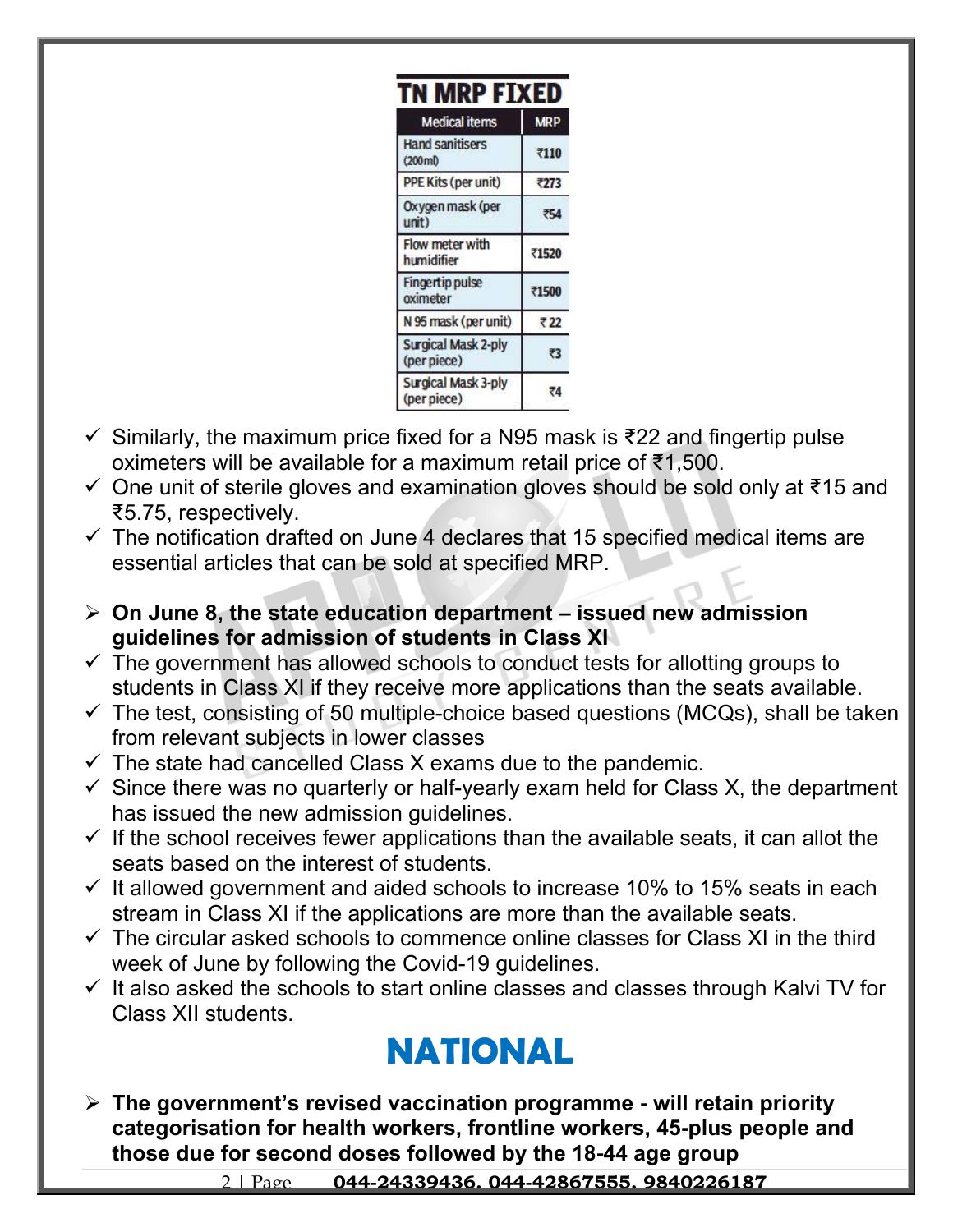- $\checkmark$  Announced by PM Narendra Modi, the new policy will ensure that the centre will procure vaccines for eligible adults above 18, which is to be given at government facilities
- $\checkmark$  Further, the centre will facilitate supply and payment for vaccines procured by private hospitals through the National Health Authority's e-platform.
- $\checkmark$  The priority categorisation will apply to vaccines procured by the centre, but states may decide their own prioritisation factoring in supply schedules.

ONSITE REGISTRATION AT ALL CENTRES  $\triangleright$  Covaxin dose to be capped  $\blacktriangleright$  Centre to provide advance at ₹1,410, Sputnik ₹1,145 and info on doses to be supplied. Covishield ₹780 in pvt hospitals **States must also allocate** doses in advance to districts & > Centre's allocation of free vaccination centres & put this doses to states/UTs to be based info in public domain on popn, disease burden & progress of inoculation. Wastage > Jab prioritisation: Healthcare to affect allotment negatively workers, frontline workers, 45+. people whose 2nd dose is due, Domestic vaccine makers 18+. States may decide their can provide 25% of monthly own prioritisation factoring in produce directly to pyt hosps. vaccine supply schedules. **States, UTs to ensure small** Apart from CoWin, all hosps get their share. Those who can pay encouraged to inoculation centres to also take vax from pyt hospitals provide onsite registration

- According to government, private hospitals can charge a maximum of ₹780 for a shot of Covishield, ₹1,410 for Covaxin and ₹1,145 for Sputnik V.
- $\checkmark$  The National Health Authority will ensure small and remote private hospitals get timely and equitable access to vaccines
- $\checkmark$  The formula for the Centre's allocation to states remains the same and is based on caseload, population and negative marks for wastage.
- $\checkmark$  Under the new policy, the government will make all efforts to provide a 15-day advance schedule of supplies.
- $\checkmark$  Importantly, all government and private vaccination centres will provide walk-in registration facility for individuals as well as groups of people.
- **The indigenously developed Covid-19 drug 2-deoxy-D-glucose (2-DG) has been priced at ₹990 per sachet**
- $\checkmark$  The drug was developed by scientists at the Institute of Nuclear Medicine and Allied Sciences (INMAS), a DRDO laboratory, and is being commercialised by pharma major Dr Reddy's Laboratories.
- $\checkmark$  The pricing of 2-DG was announced by a top Dr Reddy's Labs executive at an interactive session organised by Federation of Telangana Chambers of Commerce and Industry (FTCCI) on June 8

#### **INTERNATIONAL**

 **The first human case of H10N3 bird flu - was reported in eastern province of Jiangsu in China recently**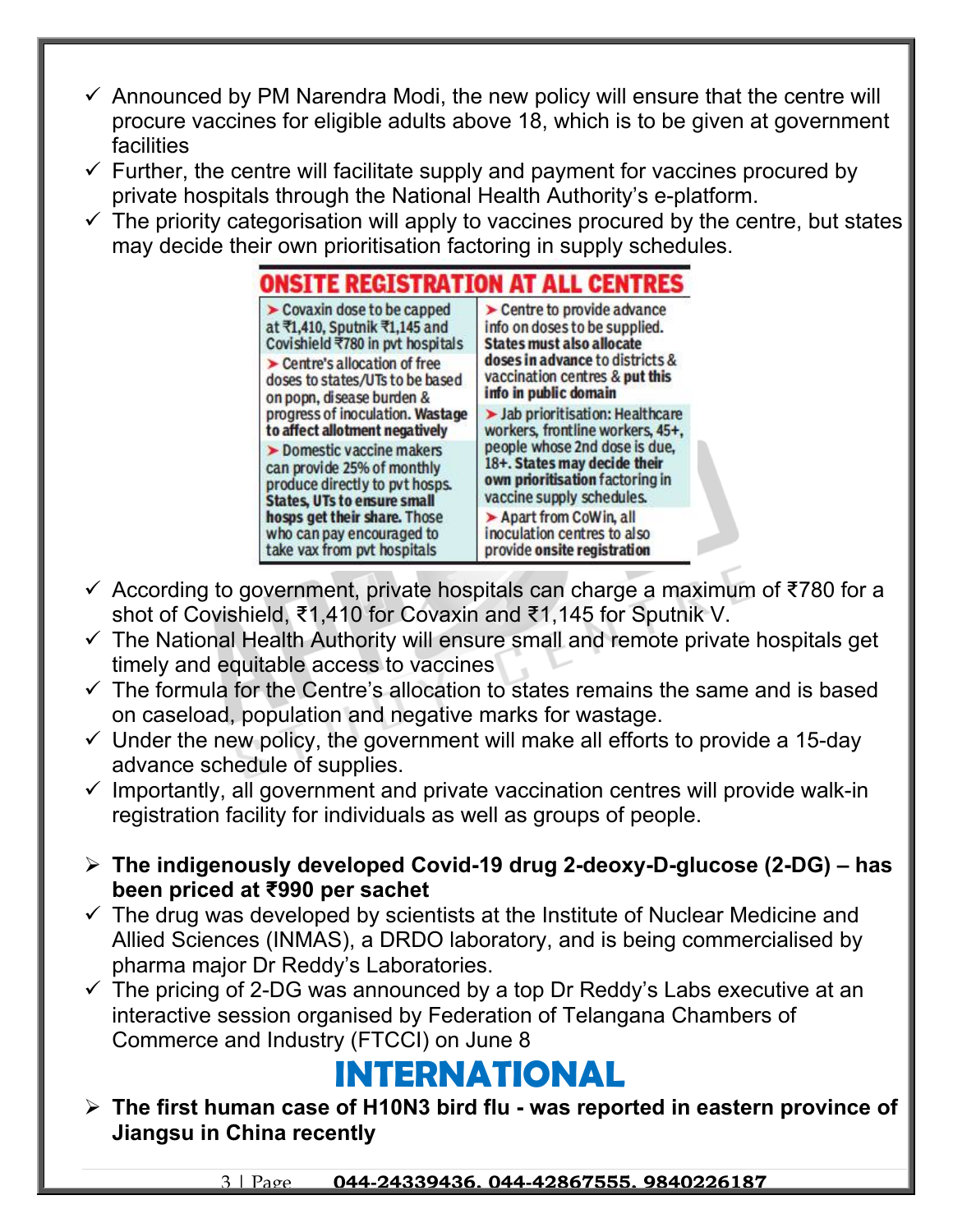- $\checkmark$  A 41-year-old man, a resident of the city of Zhenjiang, has been confirmed as the first human case of infection with a rare strain of avian influenza virus
- $\checkmark$  No other cases of human infection with H10N3 have been reported globally
- $\checkmark$  Many different strains of bird flu are present in China
- $\checkmark$  However, there is no indication till now that H10N3 can spread easily in humans
- $\checkmark$  H10N3 is low pathogenic, which means it causes relatively less severe disease in poultry and is unlikely to cause a large-scale outbreak
- $\checkmark$  According to WHO, there is no indication of human-to-human transmission and the source of the patient's exposure to the H10N3 virus is not known
- $\checkmark$  There have been no significant numbers of human infections with bird flu since the H7N9 strain killed around 300 people during 2016-2017.
- **New Zealand has become the latest country to sign space agreement with NASA**
- $\checkmark$  New Zealand is the eleventh signatory to Artemis Accords.
- $\checkmark$  Artemis Accords is an international agreement which aims to ensure space cooperation and support NASA's plan to return humans to moon by 2024.
- $\checkmark$  It also supports NASA's plan of launching historic human mission to Mars.
- $\checkmark$  New Zealand is particularly interested in the sustainable use of minerals taken from the moon or elsewhere in space
- $\checkmark$  Four years ago, California-based company Rocket Lab made history in New Zealand when it launched a test rocket into space from the remote Mahia Peninsula
- $\checkmark$  Rocket Lab specializes in putting small satellites into orbit and launched its commercial launches in 2018
- $\checkmark$  New Zealand space industry is worth 1.7 billion New Zealand dollars (\$1.2 billion) and space manufacturing generates about NZ\$250 million a year
- $\checkmark$  The other signatories to the Artemis Accords are the U.S., Australia, Britain, Canada, Italy, Japan, Luxembourg, South Korea, the United Arab Emirates, and Ukraine
- $\checkmark$  The accord was signed in October 13, 2020 with the objective of expanding and deepening space exploration
- **Microsoft has recently announced the launch of first "Asia Pacific Public Sector Cyber Security Executive Council".**
- $\checkmark$  The council aims to address cyber threats and share best practices across the participating countries.
- $\checkmark$  It consists of 15 policy makers from government and state agencies, as well as technology and industry leaders from Brunei, Indonesia, Korea, Malaysia, Philippines, Singapore, and Thailand
- $\checkmark$  The council will be supported by cybersecurity professionals from Microsoft
- $\checkmark$  It is set to meet virtually on a quarterly basis to maintain a continuous exchange of information on cyber threats and cybersecurity solutions.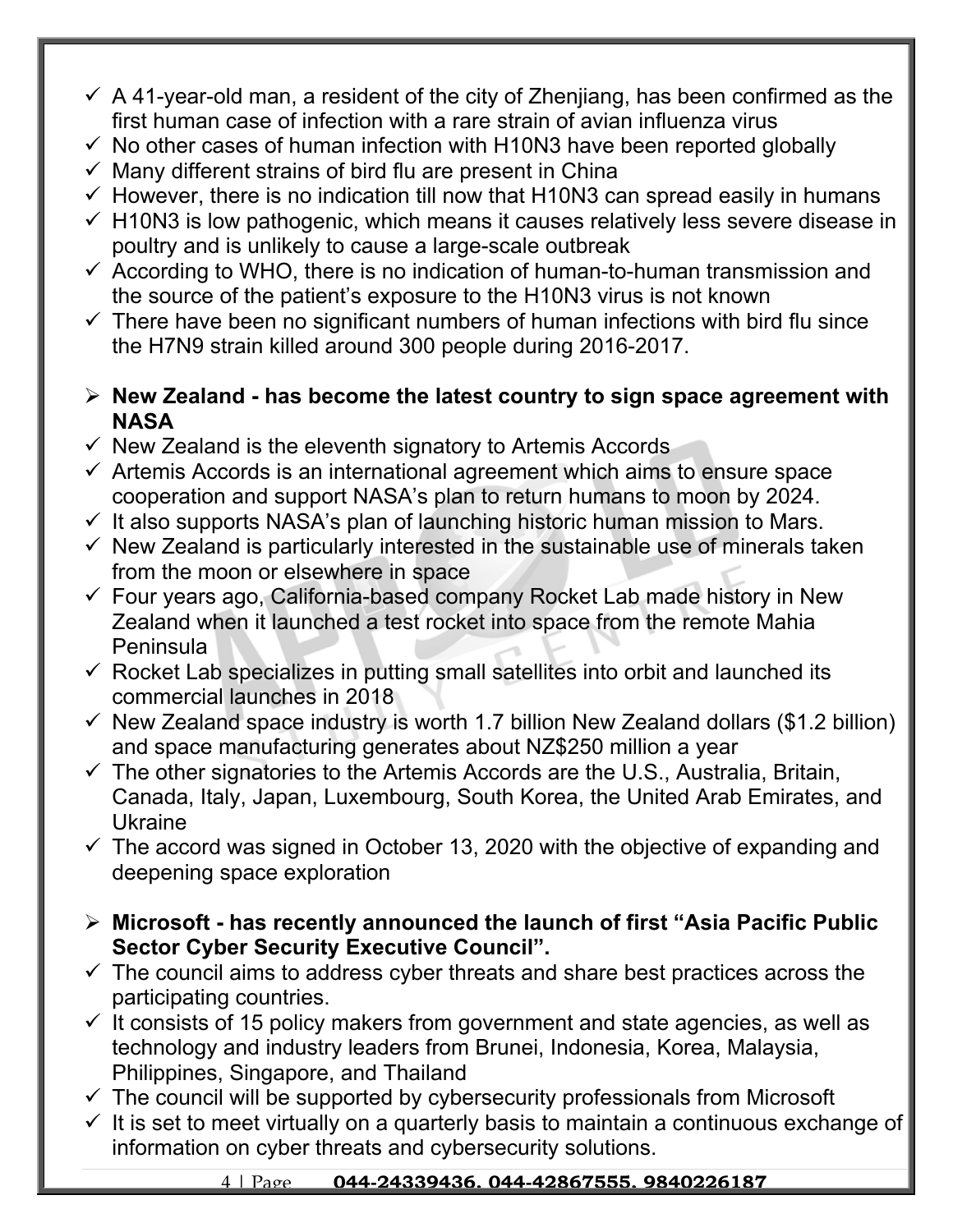- **The World Health Organisation (WHO) has given approval for China's Sinovac Covid-19 vaccine for global use**
- $\checkmark$  This is the second China-made Covid-19 vaccine jab to receive World Health Organization (WHO) emergency approval.
- $\checkmark$  The WHO recommended the use of vaccine developed by China's Sinovac Biotech Ltd., for people aged 18 and older
- $\checkmark$  It has to be given as a two-dose schedule with a spacing of two to four weeks between shots
- $\checkmark$  In May 2021, Sinopharm Group's vaccine received nod for emergency use.
- $\checkmark$  Earlier, the WHO has cleared for emergency use the vaccines from Pfizer Inc. and partner BioNTech SE, AstraZeneca Plc, Johnson & Johnson and Moderna Inc.
- $\checkmark$  CoronaVac or Sinovac vaccine is an inactivated virus vaccine, that need not be kept in frozen condition
- $\checkmark$  It showed the lowest efficacy rate of just 50.7% as per the clinical trials done in Brazil.
- $\checkmark$  However, as per the real-time data, it was found to be 94% effective against symptomatic infection, 96% against hospitalization while 98% effective against death.
- $\checkmark$  The phase III clinical trial for this vaccine was carried in Chile, Brazil, Indonesia, Philippines, and Turkey.
- **Canada has recommended "mixing and matching" of AstraZeneca, Pfizer and Moderna Covid-19 vaccines for specific situations**
- $\checkmark$  The National Advisory Committee on Immunization (NACI) had recommended it based on early research from UK & Spain.
- $\checkmark$  It recommended first shot of AstraZeneca vaccine can be given, followed by shots of Moderna or Pfizer.
- $\checkmark$  It means, Canadians who had a first dose of Moderna or Pfizer, they can now take any one of two shots as a second dose.
- $\checkmark$  This is so, because both the vaccines were prepared with similar mRNA technology.

## **ECONOMY**

- **On June 8, the World Bank slashed India's GDP growth estimate for the current fiscal year to 8.3% from its previous projection of 10.1%, citing the impact of the second wave of the Covid-19 pandemic.**
- $\checkmark$  Cases have reduced now and the unlock process is underway across cities.
- $\checkmark$  Accordingly, for India, GDP in fiscal year 2021-22 starting April 2021, is expected to expand 8.3%.
- $\checkmark$  Growth in FY 2022-23 is expected to slow to 7.5%, reflecting impacts of Covid-19.
- $\checkmark$  China is estimated to grow by 8.5% in 2021 and growth is projected to slow to 5.3% in 2022.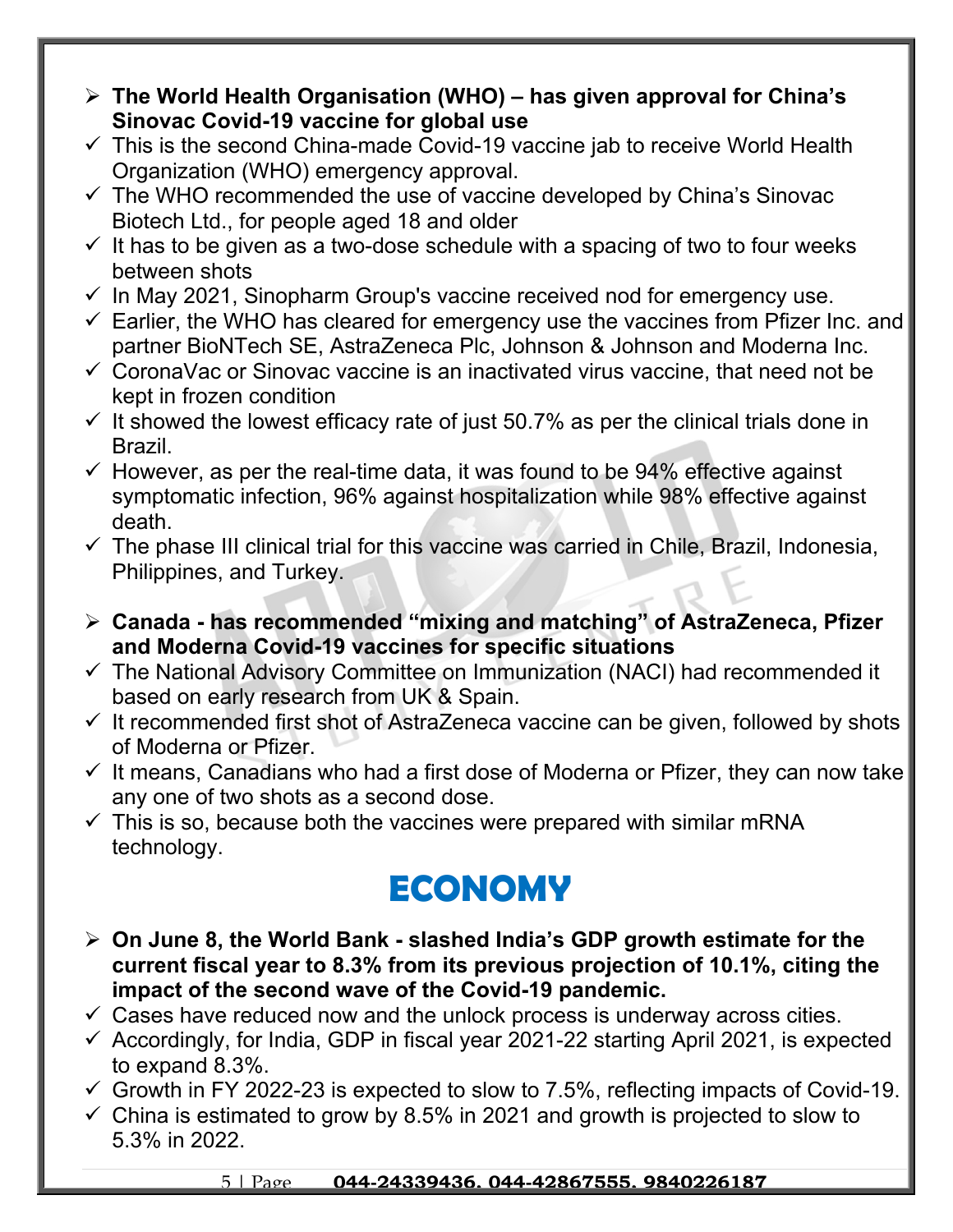$\checkmark$  The global economy is expected to expand 5.6% in 2021, the fastest postrecession pace in 80 years, largely based on strong growth from a few major economies.

#### **APPOINTMENTS**

 **Former Uttar Pradesh chief secretary Anup Chandra Pandey - assumed charge as the second election commissioner on June 9**



- $\checkmark$  The three-member Election Commission (EC) is headed by Chief Election Commissioner Sushil Chandra and Rajiv Kumar is the other election commissioner.
- $\checkmark$  Pandey was appointed as an election commissioner on June 8 after the retirement of former Chief Election Commissioner (CEC) Sunil Arora in April.
- $\checkmark$  Pandey, a 1984-batch Indian Administrative Service (IAS) officer of UP cadre, has worked in various ministries and departments at the centre and state cadre of Uttar Pradesh
- $\checkmark$  Pandey had served in the Defence and Labour and Employment Ministries.
- $\checkmark$  He will demit office in February 2024 on attaining the age of 65.
- $\checkmark$  Pandey retired as the Uttar Pradesh chief secretary in August 2019.
- $\checkmark$  Prior to joining the EC, he served as a member of the National Green Tribunal Oversight Committee, Uttar Pradesh.
- $\checkmark$  He also served as industrial development commissioner of Uttar Pradesh
- $\checkmark$  The state organised the Kumbh Mela at Prayagraj and the Pravasi Bharatiya Diwas successfully when he was the chief secretary in 2019
- $\checkmark$  Pandey has also authored a book titled 'Governance in Ancient India', which explores the evolution, nature, scope, functions and all related aspects of ancient Indian Civil Service from the Rig Veda period to 650 AD
- $\checkmark$  The EC will oversee upcoming crucial assembly elections in Uttar Pradesh, Goa, Punjab, Manipur and Uttarakhand in 2022.

### **OBITUARY**

 **Noted journalist, Tamil film dialogue writer and director, K Sornam – passed away on June 8 at the age of 88 following a brief illness**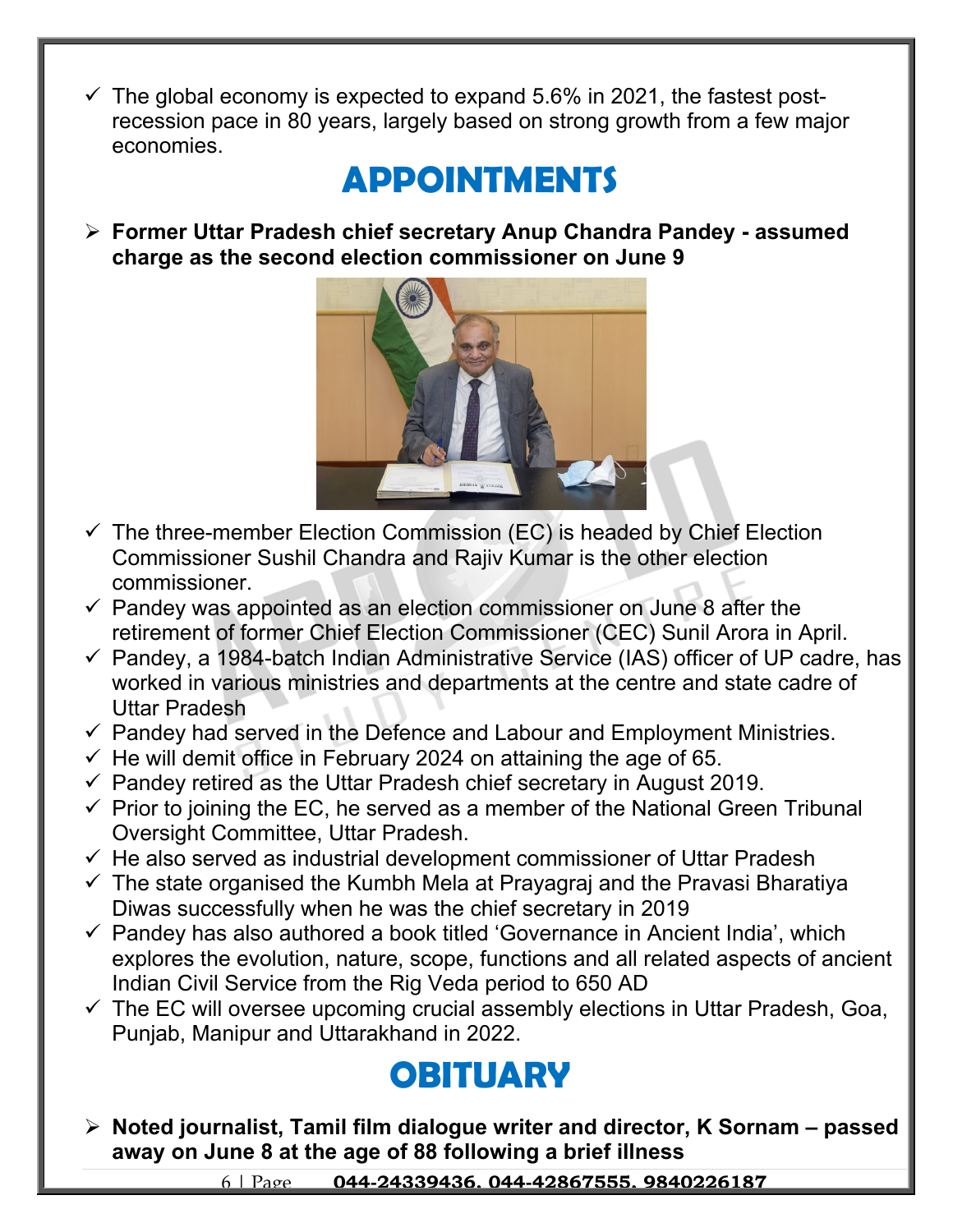

- $\checkmark$  Sornam was born in Thirukkuvalai village in Tiruvarur district, which was the hometown of M Karunanidhi, former chief minister.
- $\checkmark$  He rose beyond being a relative of Karunanidhi and established himself as a multifaceted personality.
- $\checkmark$  Sornam, whose name appears as Swarnam or Swornam in film credits, had written dialogues for 17 films of MGR including 'Nam Naadu' and 'Adimai Penn'.
- $\checkmark$  He had directed a few Tamil films including 'Ore Raththam', written by Karunanidhi and released in 1987, which featured chief minister M K Stalin as an actor.
- $\checkmark$  He was the editor-in-charge for the magazine Ilaya Suriyan and was in-charge of 'Pudhaiyal', a weekly supplement published in 'Murasoli' newspaper
- $\checkmark$  Sornam was honoured with the Kalaignar Award in 2005.
- $\checkmark$  Sornam went on to head the film institute in Chennai, besides being the secretary of Tamil Eyal Isai Nadaga Manram, a stateowned body.

#### **RANKINGS**

- **The Indian Institute of Science (IISc) Bangalore has been ranked as the world's top research university, achieving a perfect score of 100 on 100 in the metric of citations per faculty (CPF)**
- $\checkmark$  IIT-Guwahati too emerged as a top research institution from India, being ranked 41st for CPF (which measures research impact) among the top 50 globally.
- $\checkmark$  The rankings analysed the distribution and performance of 14.7 million academic papers published between 2015 and 2019, and the 96 million citations received by those papers.
- $\checkmark$  This was revealed in the 18<sup>th</sup> edition of QS World University Rankings 2022, released on June 8 by the QS Quacquarelli Symonds, global higher education analysts.
- $\checkmark$  The rankings were done on 13,000 varsities, 145 more than in last year's edition, from across 197 locations this year.
- $\checkmark$  Indian universities have made consistent progress in QS's Academic Reputation (AR) metric with 20 of the 35 entrants having improved their scores.

#### 7 | Page **044-24339436, 044-42867555, 9840226187**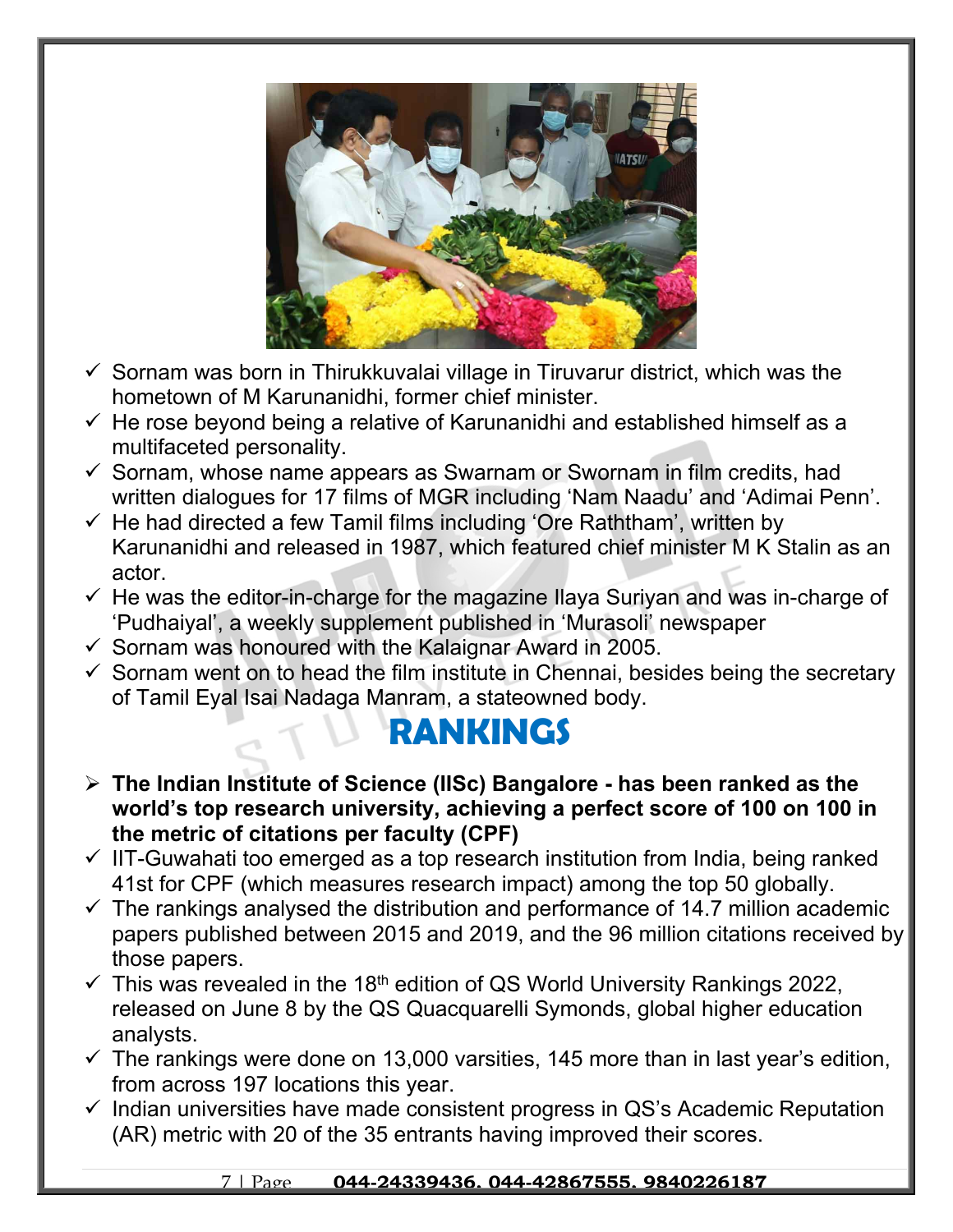In the overall rankings, despite having fallen five places from 2021 rankings, IIT-Bombay is India's top ranked institution for the fourth consecutive year at the world university rankings

| 2021<br>172<br>193 |
|--------------------|
|                    |
|                    |
|                    |
| 185                |
| 275                |
| 350                |
| 314                |
| 470                |
| 383                |
| 501-510            |
| N/A                |
|                    |

- $\checkmark$  In the 18th edition of the world's most-consulted international university rankings, three Indian universities find place among the global top 200.
- $\checkmark$  There are also record-breaking performances for three of India's IITs.
- $\checkmark$  IIT-Delhi has become India's second-best university, having risen from 193rd to185th, overtaking IISc Bangalore, which ranks joint-186th.
- $\checkmark$  Among other top performers, IIT-Madras has risen 20 places, and now ranks joint-255th, which is its highest position since 2017.
- $\checkmark$  IITKharagpur also improved its performance and is ranked at 280th, while IIT Guwahati (joint-395th) enters the global top-400 for the first time ever.
- $\checkmark$  However, Indian institutions continue to struggle in institutional teaching capacity with 23 of India's 35 universities have suffered declines in QS's faculty/ student ratio indicator, with only six recording improvements.
- $\checkmark$  And no Indian university ranks among the top 250 for faculty/ student ratio.
- $\checkmark$  Massachusetts Institute of Technology (MIT) is ranked as the world's best university.
- $\checkmark$  Harvard University (5<sup>th</sup>) falls out of the top three its lowest-ever rank to be replaced by the University of Oxford  $(2^{nd}, up from 5<sup>th</sup>)$  and the University of Cambridge (joint-3rd, shared with Stanford University).

| QS World University Rankings 2022: Global Top 20   |   |                         |            |  |
|----------------------------------------------------|---|-------------------------|------------|--|
|                                                    |   | 2022 2021 Institution   | Location   |  |
|                                                    |   | <b>MIT</b>              | <b>USA</b> |  |
| $\overline{\mathbf{2}}$                            | 5 | University of Oxford    | IJΚ        |  |
| $3=$                                               |   | University of Cambridge | IJΚ        |  |
| 044-24339436.044-42867555.9840226187<br>$Pa\sigma$ |   |                         |            |  |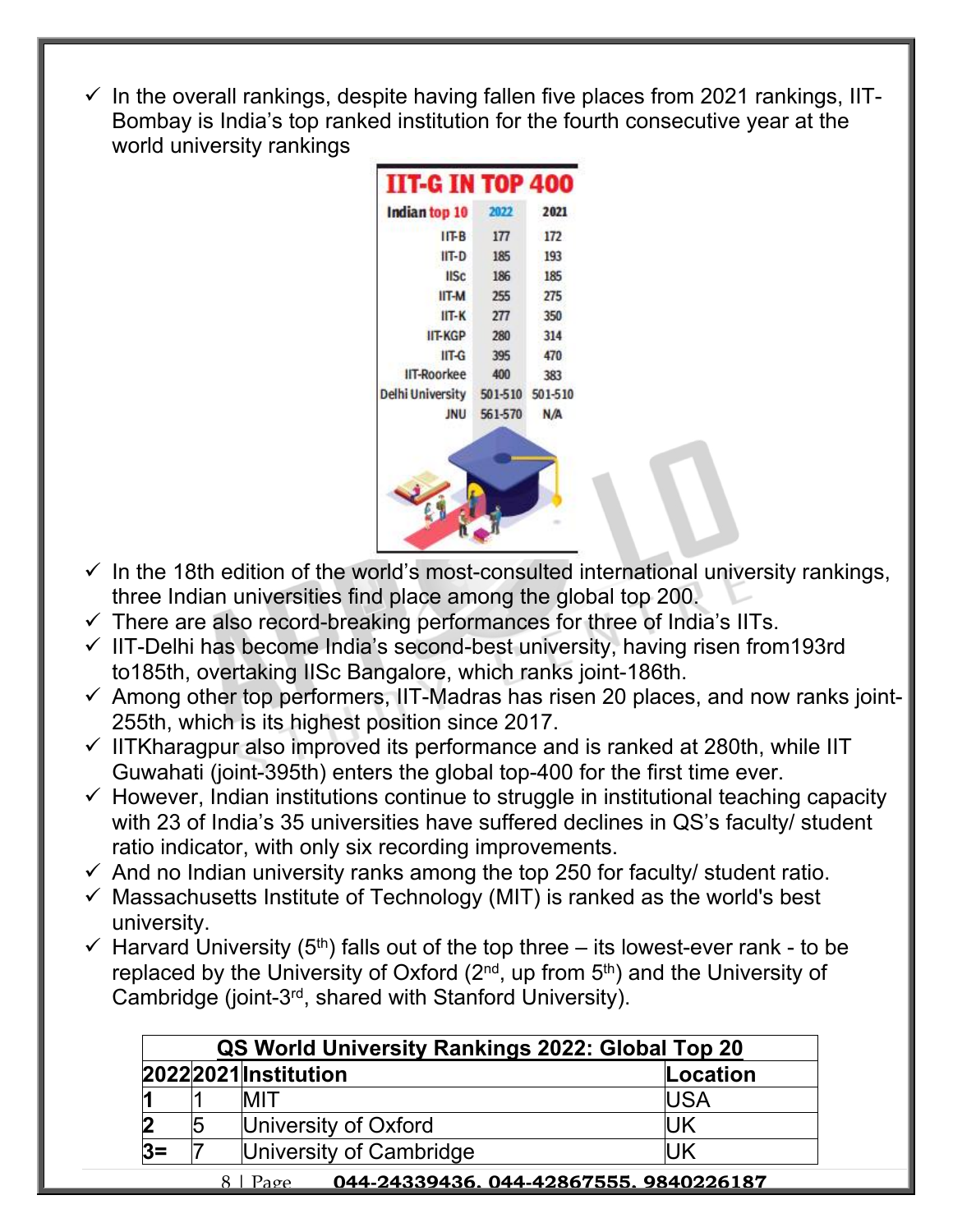| $3=$         | 2  | <b>Stanford University</b>                           | USA                   |
|--------------|----|------------------------------------------------------|-----------------------|
| 5            | 3  | <b>Harvard University</b>                            | USA                   |
| 6            | 4  | California Institute of Technology                   | USA                   |
|              | 8  | Imperial College London                              | UK                    |
| $8=$         | 6  | <b>ETH Zurich</b>                                    | Switzerland           |
| $8=$         | 10 | <b>UCL</b>                                           | UK                    |
| 10           | 9  | University of Chicago                                | USA                   |
| 11           | 11 | National University of Singapore                     | Singapore             |
| $ 12\rangle$ | 13 | Nanyang Technological University                     | Singapore             |
| 13           | 16 | University of Pennsylvania                           | USA                   |
| $14 =$       | 14 | Ecole Polytechnique Fédérale de Lausanne Switzerland |                       |
| $14 =$       | 17 | <b>Yale University</b>                               | USA                   |
| 16           | 20 | University of Edinburgh                              | UK                    |
| 17           | 15 | <b>Tsinghua University</b>                           | <b>Mainland China</b> |
| 18           | 23 | <b>Peking University</b>                             | <b>Mainland China</b> |
| 19           | 19 | Columbia University                                  | <b>USA</b>            |
| 20           | 12 | <b>Princeton University</b>                          | <b>USA</b>            |
|              |    |                                                      |                       |

 $\checkmark$  National University of Singapore (11<sup>th</sup>) and Nanyang Technological University  $(12<sup>th</sup>)$  remain as the top universities of Asia

## **INTERNATIONAL DA**

#### **World Ocean Day - June 8**

| <b>June 8, 2021</b>        |  |
|----------------------------|--|
| <b>World Oceans</b><br>Day |  |
| <b>The OCEAN:</b>          |  |
| LIFE &                     |  |
| <b>LIVELIHOODS</b>         |  |

- $\checkmark$  The day aims to raise awareness about the impact of economic activities and human actions on ocean with a pledge to preserve them
- $\checkmark$  Theme 2021 'The Ocean: Life and Livelihoods'
- $\checkmark$  The theme is especially relevant in the lead-up to the UN Decade of Ocean Science for Sustainable Development, which will run from 2021 to 2030.
- $\checkmark$  On June 8, 1992 at the Earth Summit of the United Nations Conference on Environment and Development (UNCED), Oceans Institute of Canada proposed the idea for an International day for oceans.